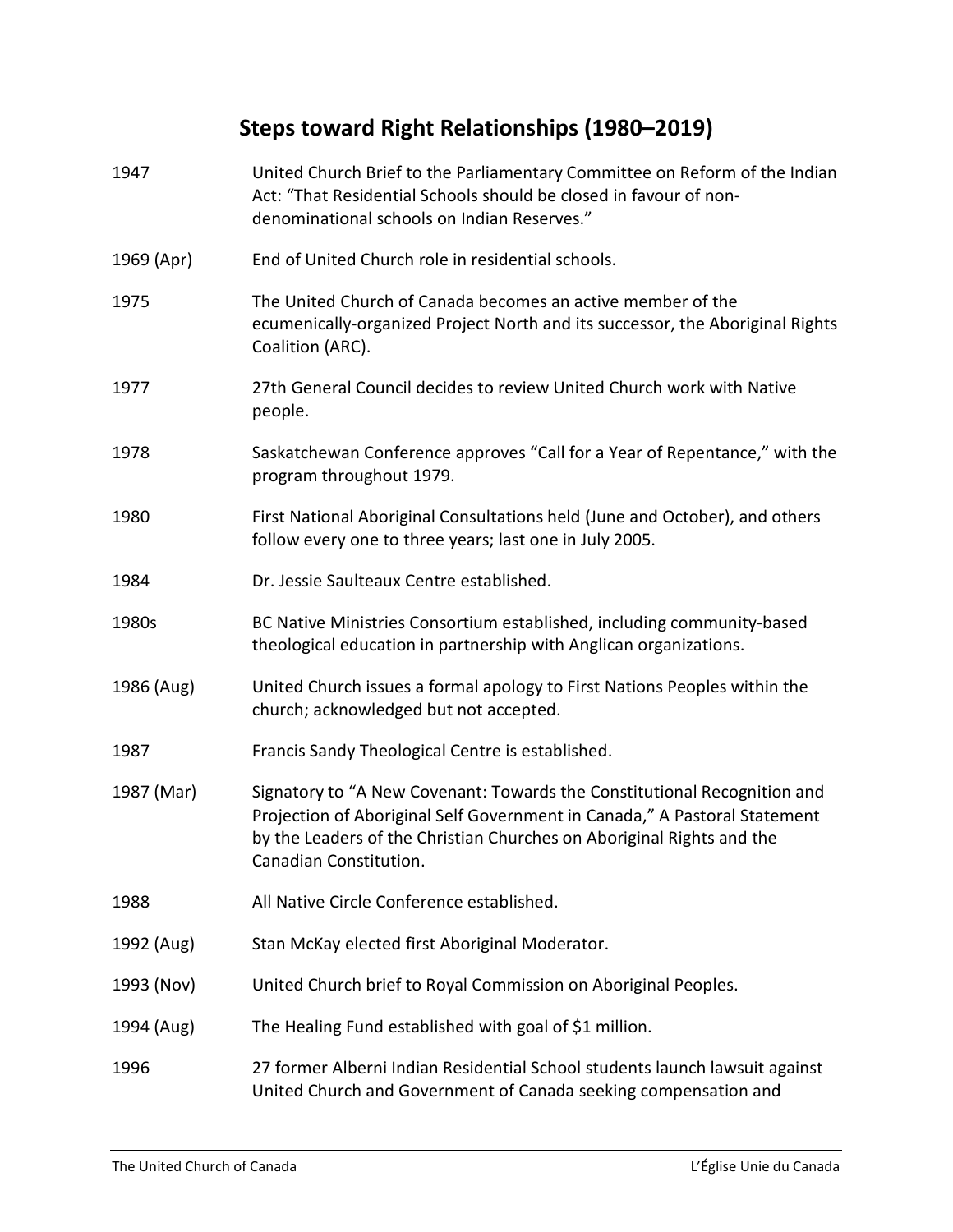|             | damages for abuses committed by Arthur Plint, a dormitory supervisor.<br>Known as Blackwater case.                                                                                                                                                            |
|-------------|---------------------------------------------------------------------------------------------------------------------------------------------------------------------------------------------------------------------------------------------------------------|
| 1997 (May)  | St. Andrew's United makes apology to former students of Alberni Indian<br>Residential School.                                                                                                                                                                 |
| 1997 (Aug)  | 36th General Council makes Statement of Repentance re: residential schools.                                                                                                                                                                                   |
| 1998 (Feb)  | Blackwater trial begins: 8 plaintiffs remain. Settled with 20 plaintiffs before<br>trial.                                                                                                                                                                     |
| 1998 (Jun)  | Justice Brenner rules on vicarious liability in Blackwater trial. Both church and<br>government are liable. Appealed by United Church. Moderator sends<br>pastoral letter over painful and difficult decision. See July 2001, December<br>2003, October 2005. |
|             | General Council Executive strikes Residential Schools Steering Committee,<br>establishes staff position, and instructs Division of Mission in Canada (now<br>Church in Mission) to prepare educational resources.                                             |
| 1998 (Oct)  | General Council Executive issues a formal apology to residential school<br>students, their families, and communities.                                                                                                                                         |
| 2000        | Justice and Reconciliation Fund established.                                                                                                                                                                                                                  |
| 2000 (Mar)  | Gathering of former staff of the 13 United Church-associated schools.                                                                                                                                                                                         |
| 2000 (Aug)  | General Council creates portfolios for a stronger capacity for racial justice<br>and for enhanced, vital relationships between the regions of the church and<br>General Council.                                                                              |
| 2000 (Sep)  | Canadian Ecumenical Jubilee Initiative, including the Aboriginal Rights<br>Coalition, launches a national campaign in support of Aboriginal land rights.                                                                                                      |
| 2000 (Oct)  | Reconciliation and Justice Leadership Support Gathering-90 people from<br>every Conference meet at Cedar Glen.                                                                                                                                                |
| 2001 (Jul)  | Judge Brenner rules that United Church is 25 percent liable in case of six<br>remaining Blackwater plaintiffs.                                                                                                                                                |
|             | News release: United Church says cultural loss must be included in<br>negotiations with Ottawa; says no to bilateral deal with Canada.                                                                                                                        |
| 2001 (Fall) | Federal government says it will pay only 70 percent in cases not under<br>Brenner ruling.                                                                                                                                                                     |
| 2001 (Nov)  | Future Directions Report names four mission directions:                                                                                                                                                                                                       |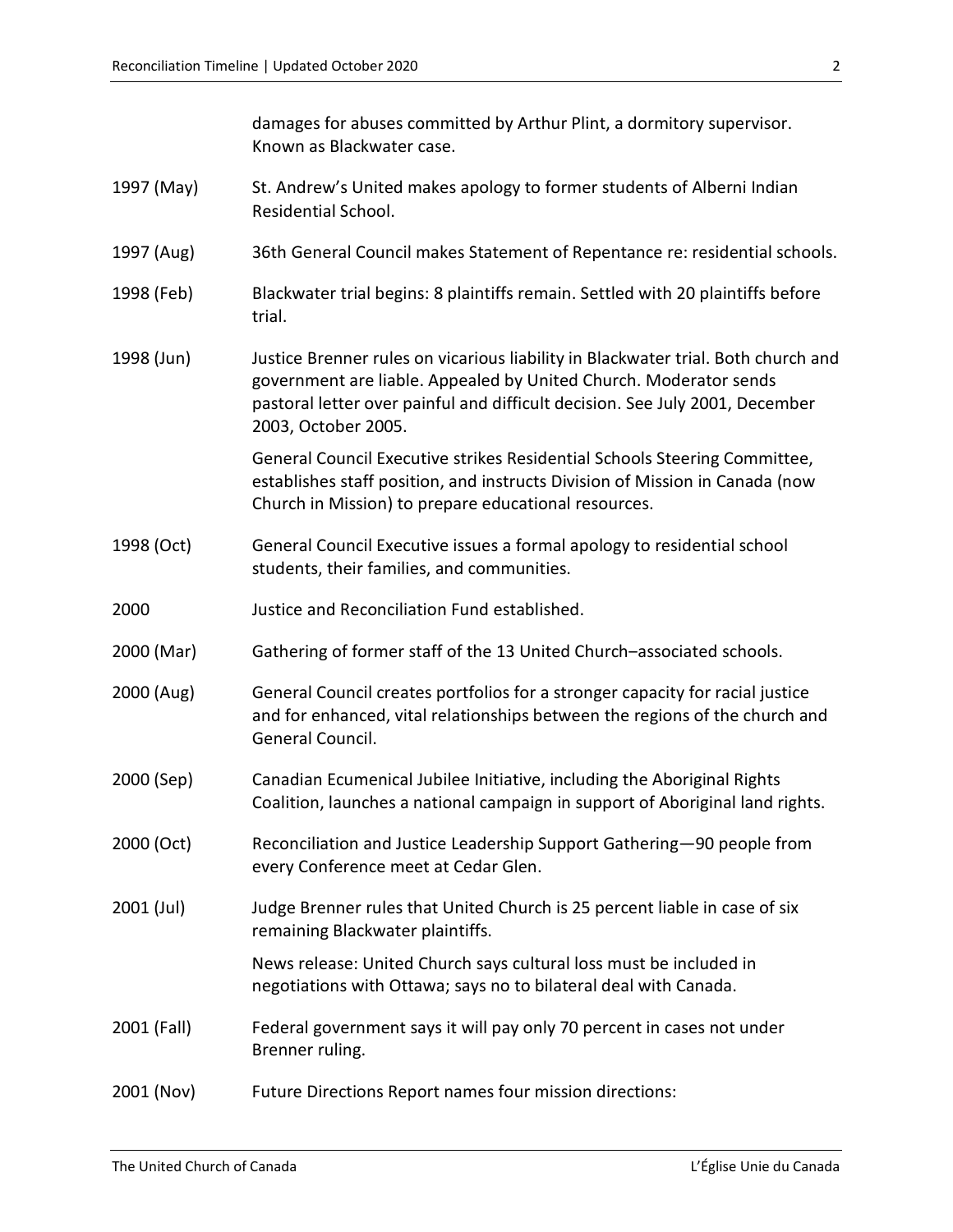| $\bullet$  | Following God in Mission: Fostering Faith in a Changing Culture<br>Participating in God's Shalom and Justice-seeking<br>Repentance, Justice, and the Seeking of Right Relations with Aboriginal<br>Peoples<br>Ministry in the 21st Century: Supporting Leadership for Ministry and Mission    |
|------------|-----------------------------------------------------------------------------------------------------------------------------------------------------------------------------------------------------------------------------------------------------------------------------------------------|
| 2002       | Staff position for Aboriginal Ministries created.                                                                                                                                                                                                                                             |
| 2003       | Church and others successfully urge abandonment of Bill C-7 regarding First<br>Nations governance.                                                                                                                                                                                            |
| 2003 (May) | United Church participates in pilot project of an alternative settlement<br>process with Gitxsan survivors.                                                                                                                                                                                   |
| 2003 (Aug) | General Council accepts challenge to push for a public inquiry into residential<br>schools as recommended by RCAP. Initiates roundtable process in 2004 with<br>churches, Assembly of First Nations, and government. Pre-empted by<br>appointment and mandate of Judge Iacobucci in May 2005. |
|            | GC also commissions Circle and Cross dialogues.                                                                                                                                                                                                                                               |
|            | GC commits to ongoing funding for The Healing Fund.                                                                                                                                                                                                                                           |
| 2003 (Oct) | GCE adopts six principles for guiding right relations work                                                                                                                                                                                                                                    |
| 2003 (Nov) | Canada launches Alternative Dispute Resolution (ADR) process United Church<br>commits to attend every hearing unless claimant declines. Church trains<br>volunteers for this role.                                                                                                            |
| 2003 (Dec) | BC Court of Appeal says Canada is 100 percent liable.                                                                                                                                                                                                                                         |
| 2004 (Feb) | Government files appeal of BC ruling with Supreme Court. United Church<br>continues to pay 30 percent except in Alberni cases, where it pays 25<br>percent.                                                                                                                                   |
| 2004       | Launch of Sisters in Spirit campaign with Native Women's Association, the<br>Anglican Church, and Women's Inter-Church Council of Canada.                                                                                                                                                     |
| 2004 (May) | First National Day of Healing and Reconciliation.                                                                                                                                                                                                                                             |
| 2004       | The Healing Fund remandated, new staff position created.                                                                                                                                                                                                                                      |
| 2005 (Apr) | United Church supports Assembly of First Nations Review Report on ADR<br>process. Calls for a holistic response to legacy of residential schools with<br>seven elements.                                                                                                                      |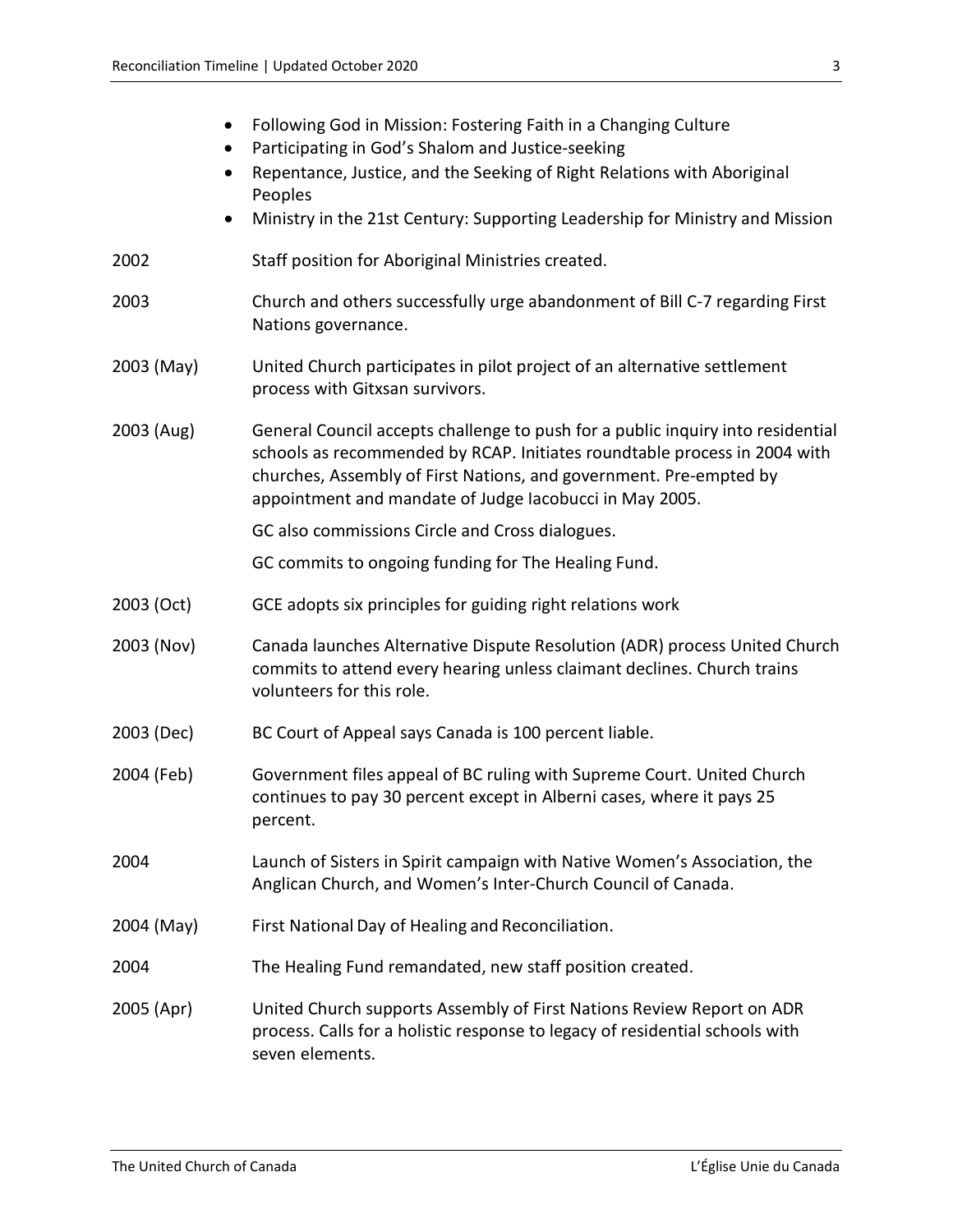| 2005 (May) | Justice lacobucci appoints federal representative to negotiate and make<br>recommendations on lump sum payments, ADR, commemoration,<br>community healing, and Truth and Reconciliation process. Working groups<br>formed, which involve United Church representation.                                                                                                 |
|------------|------------------------------------------------------------------------------------------------------------------------------------------------------------------------------------------------------------------------------------------------------------------------------------------------------------------------------------------------------------------------|
| 2005 (Oct) | Supreme Court reinstates 75/25 percent liability decision.                                                                                                                                                                                                                                                                                                             |
| 2005 (Nov) | Canada announces Agreement in Principle on resolution package negotiated<br>by Justice Iacobucci.                                                                                                                                                                                                                                                                      |
| 2006 (Feb) | United Church leads workshop, "Decolonizing Ourselves; Transforming<br>Ourselves," at World Council of Churches Assembly in Brazil.                                                                                                                                                                                                                                    |
|            | Special Infopac mailing to commemorate 20th anniversary of apology to First<br>Nations Peoples.                                                                                                                                                                                                                                                                        |
| 2006 (Mar) | To date, some 800 claims from former Indian Residential School students are<br>filed naming United Church; 360 settled out of court, 6 court decisions.<br>Received 280 ADR applications.                                                                                                                                                                              |
| 2006 (May) | Settlement Agreement is finalized. United Church approves Agreement on<br>April 30 and federal Cabinet approves it on May 10.                                                                                                                                                                                                                                          |
| 2007 (Mar) | On its 20th anniversary, the United Church re-signs "A New Covenant:<br>Towards the Constitutional Recognition and Projection of Aboriginal Self<br>Government in Canada."                                                                                                                                                                                             |
| 2007 (Sep) | Settlement Agreement implemented on September 19.                                                                                                                                                                                                                                                                                                                      |
| 2008 (May) | Living into Right Relations groups covenant at Pinawa.                                                                                                                                                                                                                                                                                                                 |
| 2008 (Jun) | Truth and Reconciliation Commission launches.                                                                                                                                                                                                                                                                                                                          |
| 2009 (Jan) | Aboriginal Ministries Circle inaugurated.                                                                                                                                                                                                                                                                                                                              |
| 2009 (May) | Aboriginal Justice Program Co-ordinator position begins.                                                                                                                                                                                                                                                                                                               |
| 2009 (Jun) | Joint Grand Council and National Aboriginal Spiritual Gathering.                                                                                                                                                                                                                                                                                                       |
| 2009 (Aug) | Truth and Reconciliation Commissioner Wilson and three survivors speak at<br>40th General Council.                                                                                                                                                                                                                                                                     |
|            | 40th General Council approves a motion to acknowledge the presence and<br>spirituality of Aboriginal people as a significant component to the Basis of<br>Union and directs that they become signatories. It also directs that a new<br>United Church crest be developed that acknowledges the presence and<br>spirituality of Aboriginal people in the United Church. |
|            |                                                                                                                                                                                                                                                                                                                                                                        |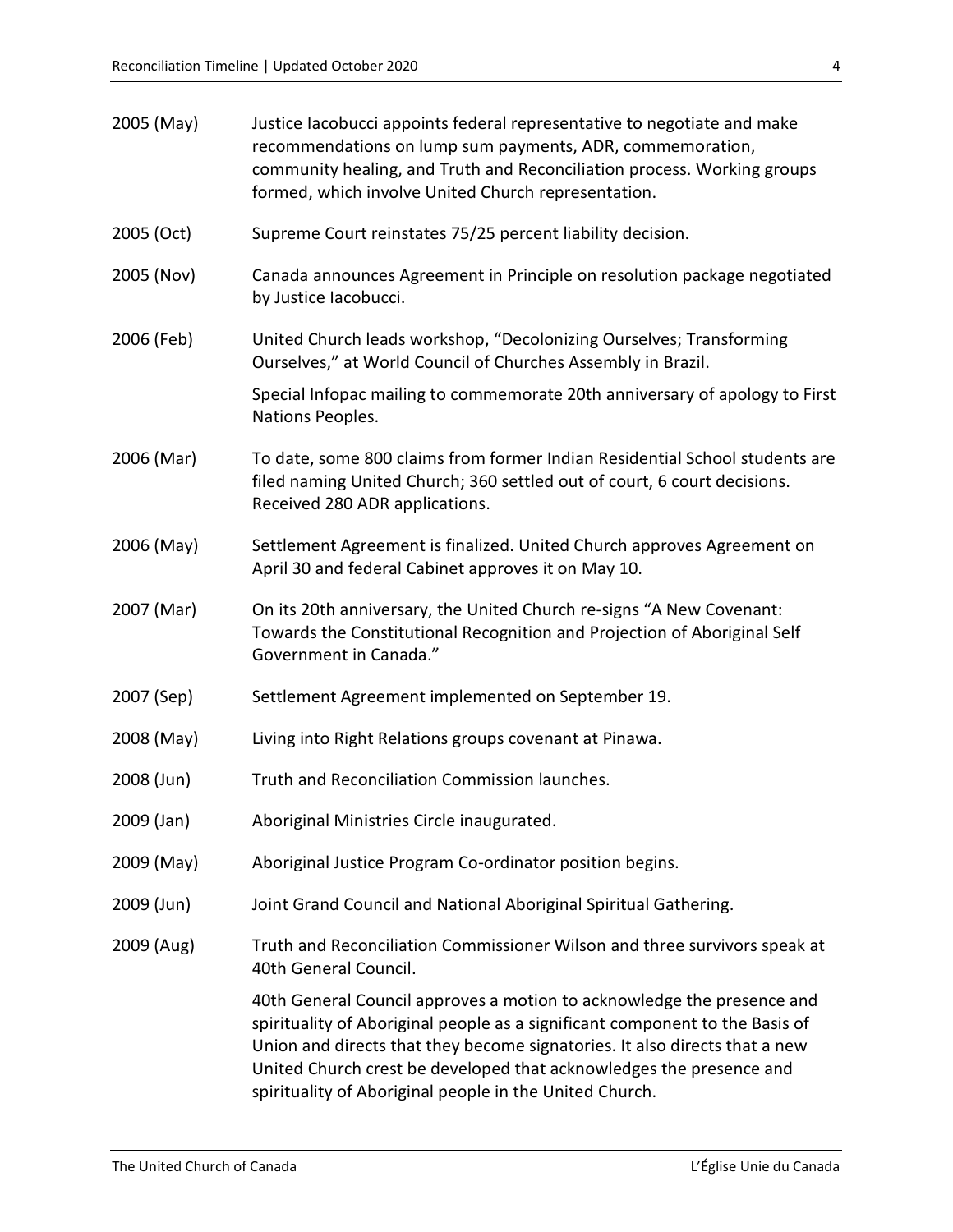| 2009 (Sep) | Aboriginal Ministries Council holds their first meeting. |
|------------|----------------------------------------------------------|
|------------|----------------------------------------------------------|

- 2010 (Jun) United Church participates in first Truth and Reconciliation Commission national event and Remembering the Children ceremony regarding Red Deer Industrial School.
- 2010 (Nov) Re-mandating/renaming of Residential School Committee, now Committee on Indigenous Justice and Residential Schools.

General Council Executive passes a motion initiated by Saskatchewan Conference to urge federal and provincial governments to recognize National Aboriginal Day, June 21, as a statutory holiday. Recognizing the holiday begins in 2011.

- 2011 (Aug) National Aboriginal Spiritual Gathering is held in Tsimshian Nation, Prince Rupert, BC, with the theme of Honouring Spiritual Diversity.
- 2011 (Nov) Francis Sandy Theological Centre and Dr. Jessie Saulteaux Resource Centre are amalgamated to respond to budget concerns identified by the General Council Office.
- 2012 (Spring) General Council Executive agrees unanimously to disown the Doctrine of Discovery.
- 2012 (Jun) Aboriginal Ministries Circle hires final staff member. Full complement of staff includes Executive Minister, Healing Programs Coordinator, two Community Capacity Development Coordinators, Youth Development Coordinator, Program Assistant, and Administrative Assistant.
- 2012 (Aug) Ray Jones, chair of Aboriginal Ministries Council, and Mardi Tindal, Moderator of The United Church of Canada, sign a covenant acknowledging the need for an ongoing relationship rejecting historical attitudes and affirming the commitment to move forward in right relations.

United Church crest is changed to acknowledge the presence of Aboriginal people as integral companions from the time of establishing the church.

2013 (Jun) Aboriginal Ministries Circle calls for congregations to support an Inquiry into Murdered and Missing Aboriginal Women and Girls through signing a petition.

> United Church writes to the provincial Ministers of Education regarding mandatory inclusion of residential school history in the curricula.

2014 (Mar) United Church makes a statement to the Truth and Reconciliation Commission at the Edmonton National Event.